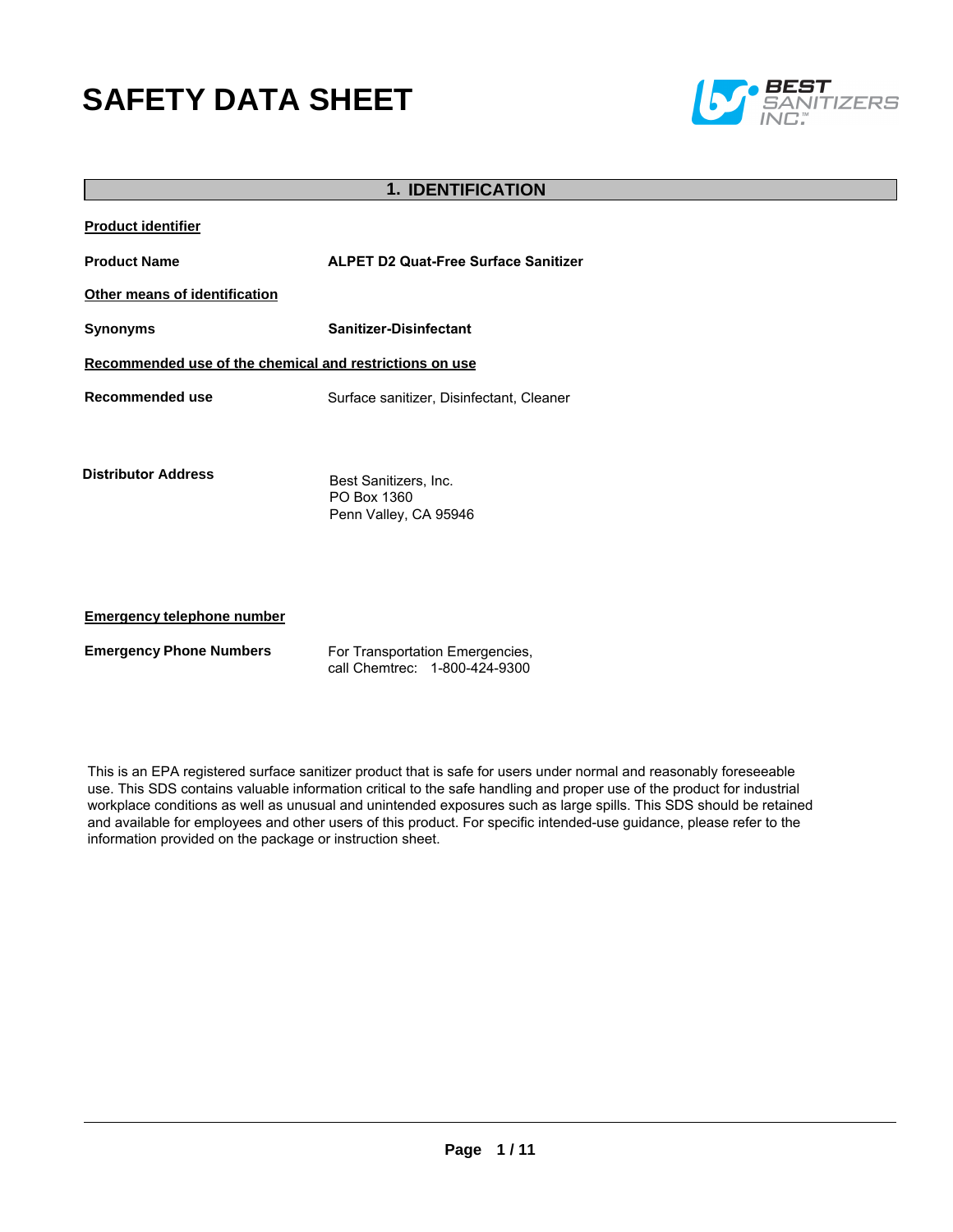# **2. HAZARDS IDENTIFICATION**

# **Classification**

This product is considered hazardous by the 2012 OSHA Hazard Communication Standard (29 CFR 1910.1200).

| Flan<br>liauids<br>Havit. | $-1 - 1$<br>.arc<br>. .corv |
|---------------------------|-----------------------------|
| Eve<br>irritation         | . .                         |



# **Precautionary Statements - Prevention**

Keep away from heat/sparks/open flames/hot surfaces. - No smoking. Keep container tightly closed. Ground/bond container and receiving equipment. Use explosion-proof electrical/ventilating/lighting equipment. Use only non-sparking tools.

Take precautionary measures against static discharge.

#### **Precautionary Statements - Response**

If on skin (or hair): Wash contaminated clothing before reuse. In case of fire: Use dry chemical, carbon dioxide  $(CO<sub>2</sub>)$ , foam, or water spray to extinguish.

# **Precautionary Statements - Storage**

Store in a well-ventilated place. Keep cool.

#### **Precautionary Statements - Disposal**

Dispose of contents in accordance with all applicable federal, state, and local regulations.

# **Other information**

.

May cause slight eye irritation.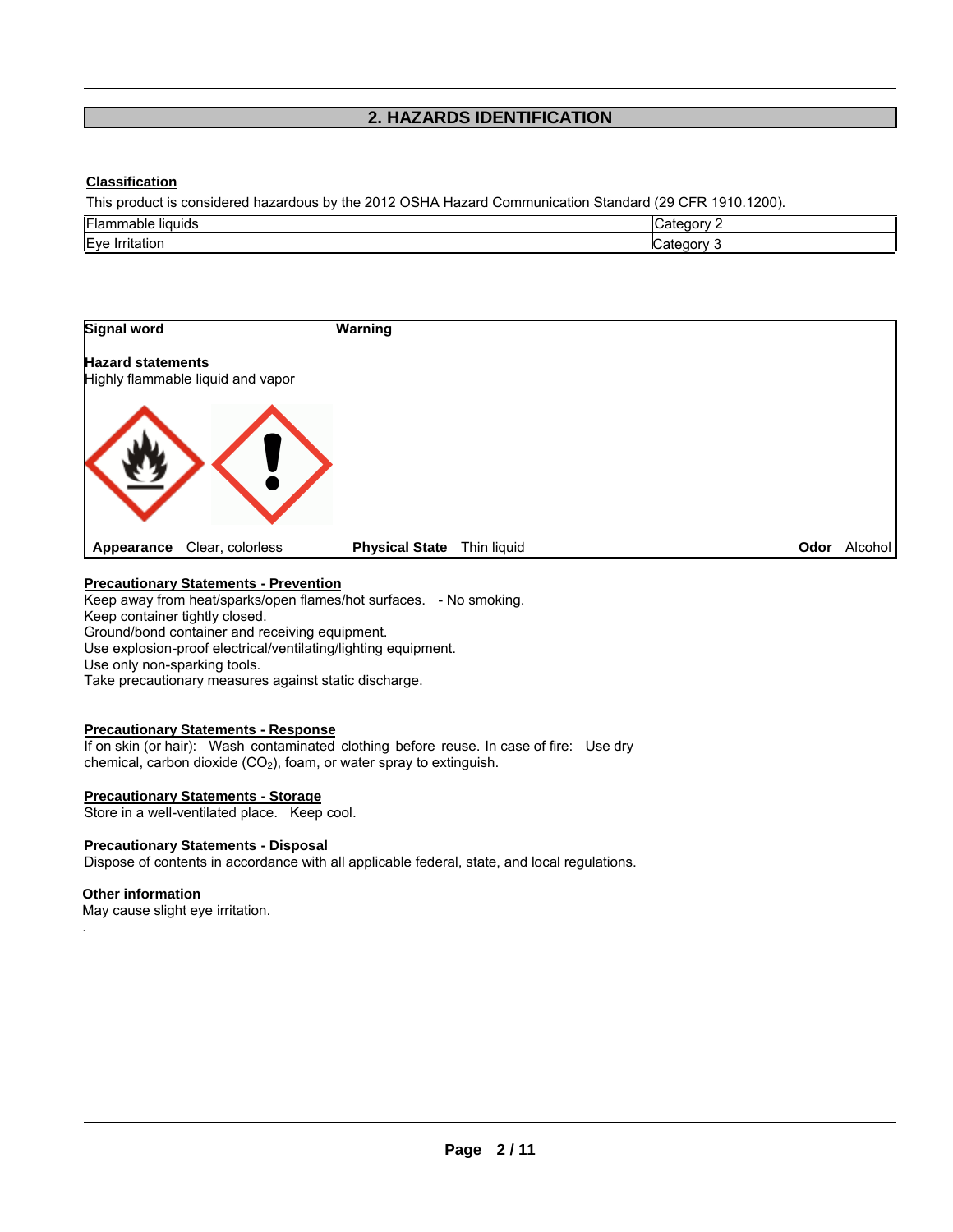# **3. COMPOSITION/INFORMATION ON INGREDIENTS**

| <b>Chemical Name</b> | <b>CAS No.</b> | Weight % | <b>Trade Secret</b> |
|----------------------|----------------|----------|---------------------|
| Ethanol              | 64-17-5        | 76<br>66 |                     |
| Isopropvl alcohol    | 67-63-0        | 10       |                     |
| $+ - -$              | .<br>$\cdots$  | .        |                     |

\* The exact percentage (concentration) of composition has been withheld as a trade secret.

# **4. FIRST AID MEASURES**

| <b>First aid measures</b> |                                                                                                                                                                                    |
|---------------------------|------------------------------------------------------------------------------------------------------------------------------------------------------------------------------------|
| <b>General Advice</b>     | Show this safety data sheet to the doctor in attendance.                                                                                                                           |
| <b>Eye Contact</b>        | Hold eye open and rinse slowly and gently with water for 15–20 minutes. If present,<br>remove contact lenses. Call a poison control center or doctor for further treatment advice. |
| <b>Skin Contact</b>       | Get Medical attention if irritation persists.                                                                                                                                      |
| <b>Inhalation</b>         | Move to fresh air. If breathing problems develop, call a doctor.                                                                                                                   |
| Ingestion                 | Drink a glassful of water. Treat symptomatically.                                                                                                                                  |

# **Most important symptoms and effects, both acute and delayed**

| <b>Most Important Symptoms and</b> | May cause slight eye irritation. |
|------------------------------------|----------------------------------|
| <b>Effects</b>                     |                                  |

#### **Indication of any immediate medical attention and special treatment needed**

**Notes to Physician Treat symptomatically.** 

### **5. FIRE-FIGHTING MEASURES**

#### **Suitable Extinguishing Media**

Dry chemical, carbon dioxide  $(CO<sub>2</sub>)$ , foam, or water spray.

#### **Unsuitable Extinguishing Media**

Use of High Volume water jet when fighting fire may be inefficient.

### **Specific Hazards Arising from the Chemical**

Alcohol flames may not be readily visible. Vapors are heavier than air and may travel to source of ignition and flash back. Vapors may form explosive mixtures with air.

#### **Hazardous Combustion Products**

Oxides of carbon.

#### **Protective equipment and precautions for firefighters**

As in any fire, wear self-contained breathing apparatus pressure-demand, MSHA/NIOSH (approved or equivalent) and full protective gear. Keep containers cool with water spray.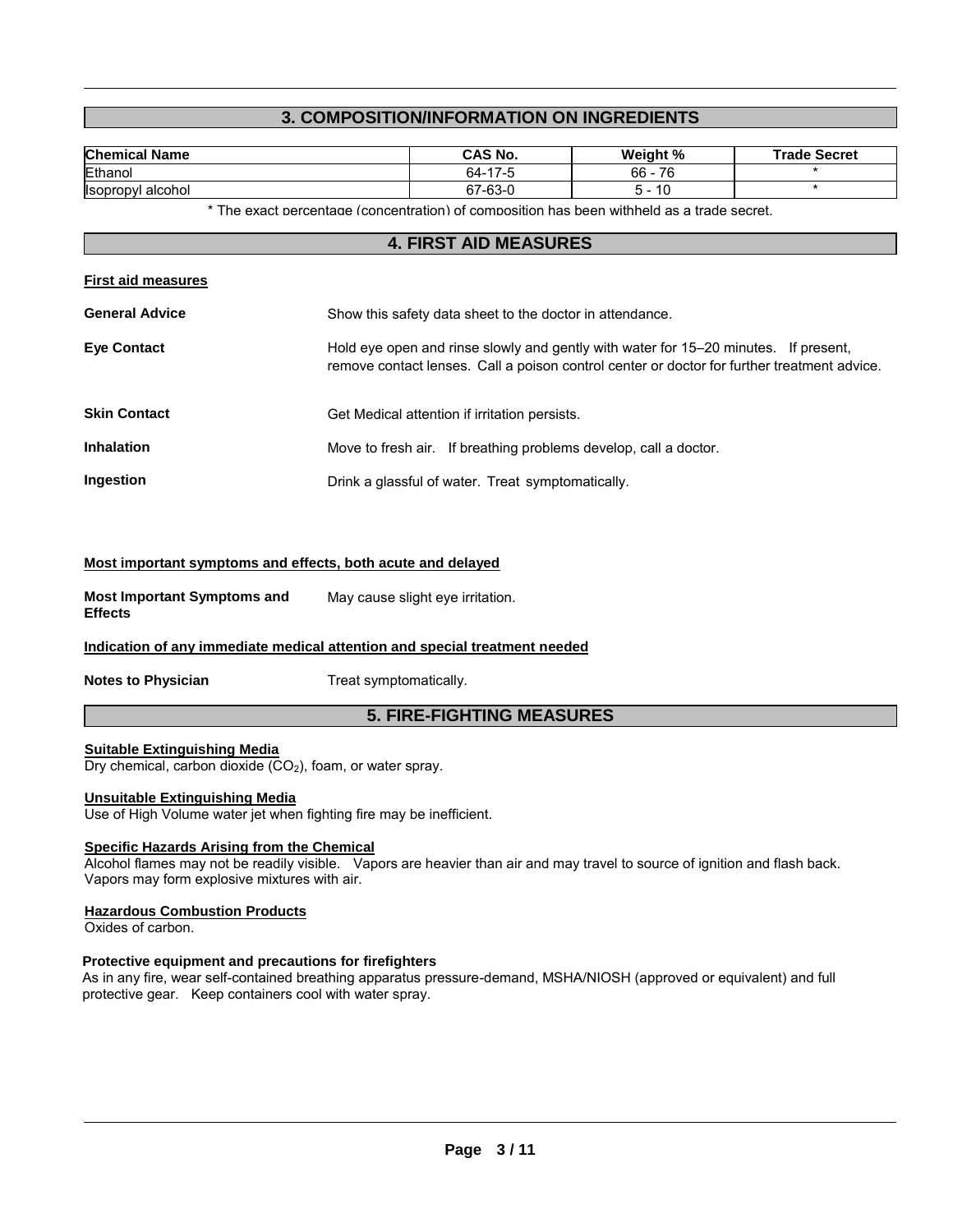# **6. ACCIDENTAL RELEASE MEASURES**

### **Personal precautions, protective equipment and emergency procedures**

| <b>Personal Precautions</b>                                  | Ensure adequate ventilation. No special equipment needed in normal conditions. Eliminate<br>all potential sources of ignition. Take precautionary measures against static discharges.       |  |  |  |
|--------------------------------------------------------------|---------------------------------------------------------------------------------------------------------------------------------------------------------------------------------------------|--|--|--|
| <b>Environmental precautions</b>                             |                                                                                                                                                                                             |  |  |  |
| <b>Environmental Precautions</b>                             | Prevent entry into surface water or sanitary sewers. See Section 12 for additional<br>ecological information.                                                                               |  |  |  |
| Methods and material for containment and cleaning up         |                                                                                                                                                                                             |  |  |  |
| <b>Methods for Containment</b>                               | Prevent further leakage or spillage if safe to do so.                                                                                                                                       |  |  |  |
| <b>Methods for Cleaning Up</b>                               | Eliminate all potential sources of ignition, and ventilate area. Absorb and containerize.<br>Do not flush into surface water or sanitary sewer system.                                      |  |  |  |
| 7. HANDLING AND STORAGE                                      |                                                                                                                                                                                             |  |  |  |
| <b>Precautions for safe handling</b>                         |                                                                                                                                                                                             |  |  |  |
| <b>Handling</b>                                              | Handle in accordance with good industrial hygiene and safety practice. Keep away from<br>heat, sparks and flames. Do not eat, drink, or smoke when using this product.                      |  |  |  |
| Conditions for safe storage, including any incompatibilities |                                                                                                                                                                                             |  |  |  |
| <b>Storage</b>                                               | Store in accordance all applicable regulations and fire codes. Keep containers tightly<br>closed in a cool, well-ventilated place away from heat, sparks, open flames, and hot<br>surfaces. |  |  |  |
| <b>Incompatible Products</b>                                 | Strong oxidizers, inorganic acids, and halogens.                                                                                                                                            |  |  |  |
| <b>8. EXPOSURE CONTROLS/PERSONAL PROTECTION</b>              |                                                                                                                                                                                             |  |  |  |

# **Control parameters**

# **Exposure Guidelines**

| <b>Chemical Name</b> | <b>ACGIH TLV</b> | <b>OSHA PEL</b>                              | <b>NIOSH IDLH</b>                                                      |
|----------------------|------------------|----------------------------------------------|------------------------------------------------------------------------|
| Ethanol<br>64-17-5   | STEL: 1000 ppm   | TWA: 1000 ppm<br>TWA: 1900 mg/m <sup>3</sup> | IDLH: 3300 ppm 10% LEL<br>TWA: 1000 ppm<br>TWA: 1900 mg/m <sup>3</sup> |

*ACGIH TLV: American Conference of Governmental Industrial Hygienists - Threshold Limit Value. OSHA PEL: Occupational Safety and Health Administration - Permissible Exposure Limits. NIOSH IDLH: Immediately Dangerous to Life or Health.* 

#### **Appropriate engineering controls**

| <b>Engineering Measures</b> | Showers             |
|-----------------------------|---------------------|
|                             | Eyewash stations    |
|                             | Ventilation systems |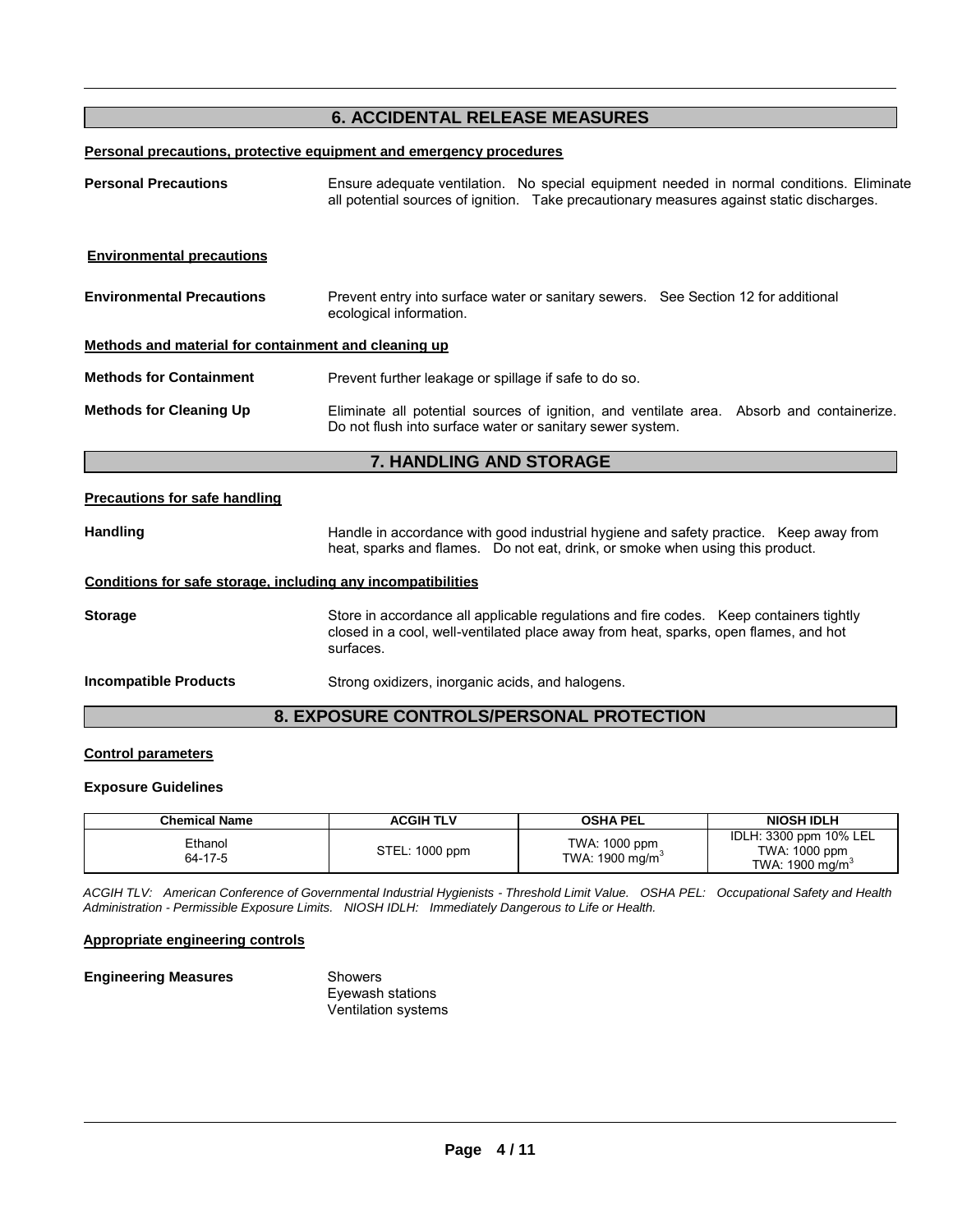| Individual protection measures, such as personal protective equipment |                                                                                                                                                                                                                                                                                        |  |  |
|-----------------------------------------------------------------------|----------------------------------------------------------------------------------------------------------------------------------------------------------------------------------------------------------------------------------------------------------------------------------------|--|--|
| <b>Eye/Face Protection</b>                                            | None required for consumer use. If splashes are likely to occur, wear safety glasses.                                                                                                                                                                                                  |  |  |
| <b>Skin and Body Protection</b>                                       | No special equipment needed in normal conditions.                                                                                                                                                                                                                                      |  |  |
| <b>Respiratory Protection</b>                                         | No protective equipment is needed under normal use conditions. If exposure limits are<br>exceeded or irritation is experienced, NIOSH/MSHA approved respiratory protection should<br>be worn. Respiratory protection must be provided in accordance with current local<br>regulations. |  |  |
| <b>Hygiene Measures</b>                                               | Handle in accordance with good industrial hygiene and safety practice.                                                                                                                                                                                                                 |  |  |

# **9. PHYSICAL AND CHEMICAL PROPERTIES**

# **Physical and Chemical Properties**

| <b>Physical State</b>             | Thin liquid              |                       |                          |
|-----------------------------------|--------------------------|-----------------------|--------------------------|
| Appearance                        | Clear                    | Odor                  | Alcohol                  |
| Color                             | colorless                | <b>Odor Threshold</b> | No information available |
| <b>Property</b>                   | Values                   | <b>Remarks/Method</b> |                          |
| рH                                | $5 - 7$                  | None known            |                          |
| <b>Melting/freezing point</b>     | No data available        | None known            |                          |
| Boiling point / boiling range     | No data available        | None known            |                          |
| <b>Flash Point</b>                | $\sim$ 21°C (closed cup) | None known            |                          |
| <b>Evaporation rate</b>           | No data available        | None known            |                          |
| Flammability (solid, gas)         | No data available        | None known            |                          |
| <b>Flammability Limits in Air</b> |                          |                       |                          |
| <b>Upper flammability limit</b>   | No data available        | None known            |                          |
| Lower flammability limit          | No data available        | None known            |                          |
| Vapor pressure                    | No data available        | None known            |                          |
| Vapor density                     | No data available        | None known            |                          |
| <b>Specific Gravity</b>           | $-0.86$                  | None known            |                          |
| <b>Water Solubility</b>           | Complete                 | None known            |                          |
| Solubility in other solvents      | No data available        | None known            |                          |
| <b>Partition coefficient</b>      | No data available        | None known            |                          |
| <b>Autoignition temperature</b>   | No data available        | None known            |                          |
| <b>Decomposition temperature</b>  | No data available        | None known            |                          |
| <b>Kinematic viscosity</b>        | No data available        | None known            |                          |
| <b>Dynamic viscosity</b>          | No data available        | None known            |                          |
| <b>Explosive Properties</b>       | Not explosive            |                       |                          |
| <b>Oxidizing Properties</b>       | No data available        |                       |                          |
|                                   |                          |                       |                          |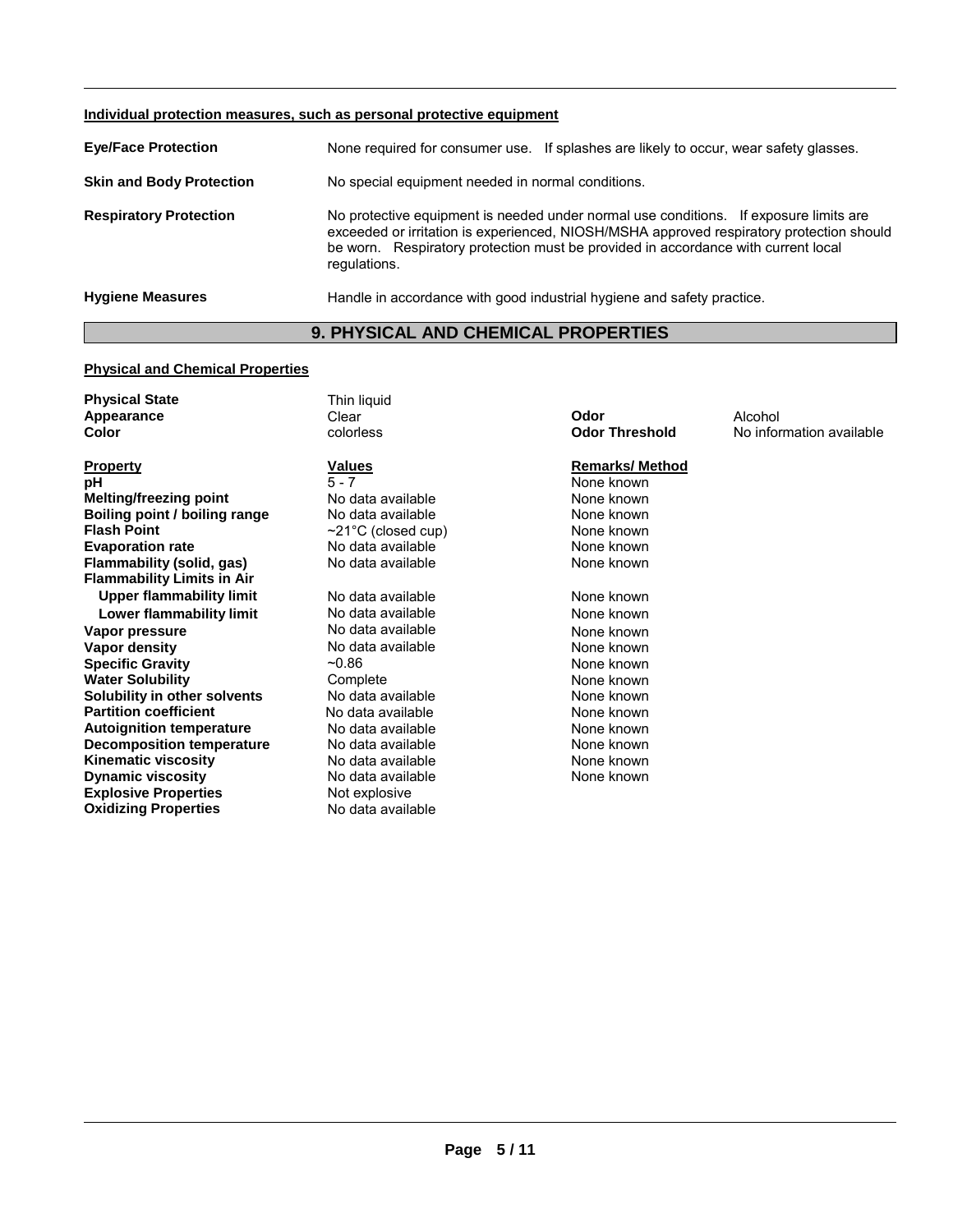# **10. STABILITY AND REACTIVITY**

### **Reactivity**

Stable.

# **Chemical stability**

Stable under recommended storage conditions.

# **Possibility of Hazardous Reactions**

None known.

#### **Conditions to avoid**

Keep away from heat, sparks, open flames, and hot surfaces.

# **Incompatible materials**

Strong oxidizers, inorganic acids, and halogens.

# **Hazardous Decomposition Products**

None known.

# **11. TOXICOLOGICAL INFORMATION**

# **Information on likely routes of exposure**

# **Product Information**

| <b>Inhalation</b>   | Inhalation of high concentrations of vapor or mist may cause irritation of the respiratory<br>tract, and dizziness. |
|---------------------|---------------------------------------------------------------------------------------------------------------------|
| <b>Eye Contact</b>  | May cause slight irritation.                                                                                        |
| <b>Skin Contact</b> | No known significant effects or critical hazards.                                                                   |
| Ingestion           | No known significant effects or critical hazards.                                                                   |

# **Component Information**

| Chemical Name                | Oral LD50      | <b>Dermal LD50</b> | <b>Inhalation LC50</b> |
|------------------------------|----------------|--------------------|------------------------|
| Ethanol<br>64-17-5           |                | -                  | 125 mg/L (Rat, 4 h)    |
| Isopropyl alcohol<br>67-63-0 | 4.4 g/kg (Rat) | 12.9 g/kg (Rabbit) | 16000 (Rat, 8 h)       |

# **Information on toxicological effects**

**Symptoms May cause slight redness and tearing of eyes.**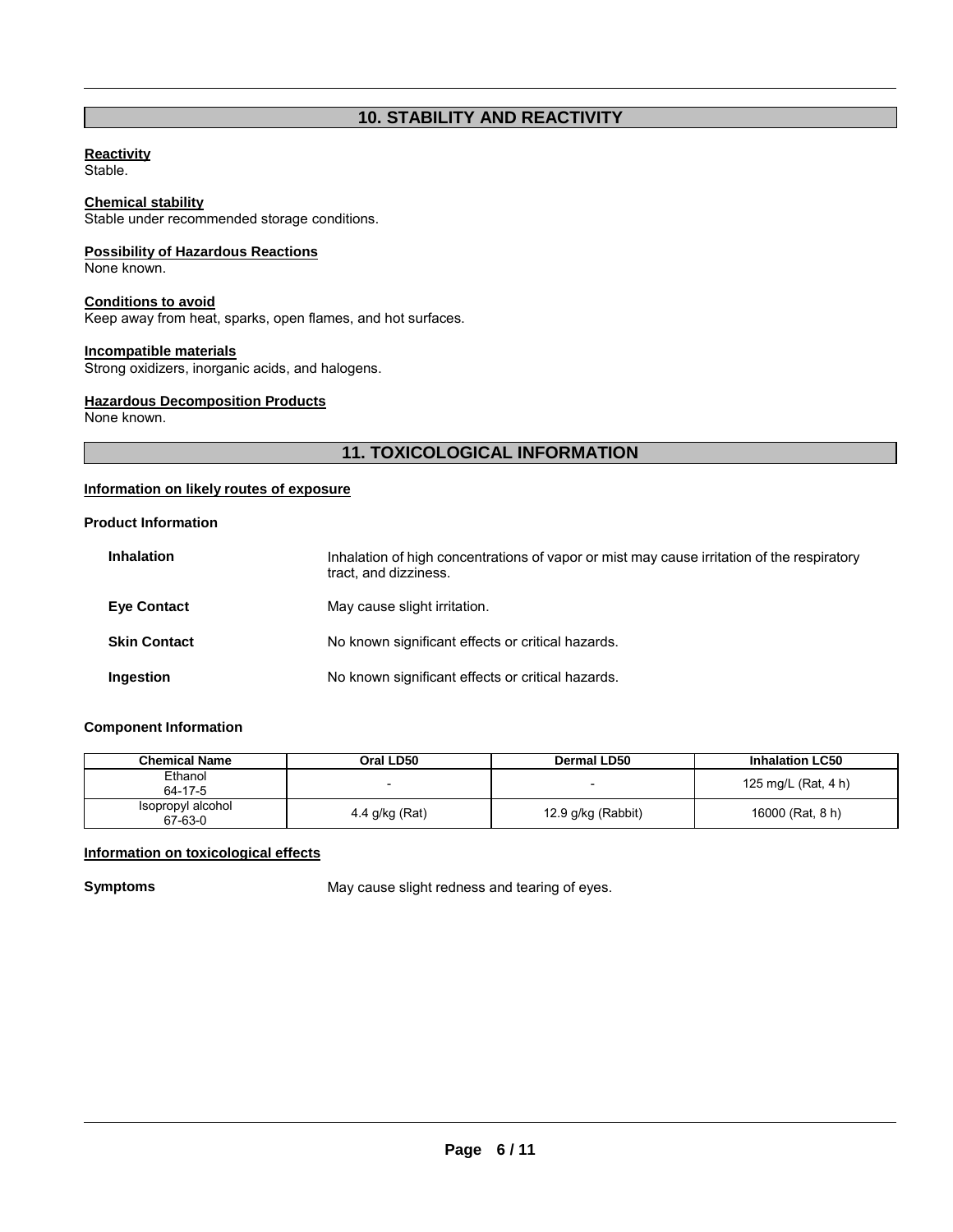#### **Delayed and immediate effects as well as chronic effects from short and long-term exposure**

**Mutagenic Effects No information available.** 

**Carcinogenicity** The table below indicates whether each agency has listed any ingredient as a carcinogen. Ethanol has been shown to be carcinogenic in long-term studies only when consumed as alcoholic beverage.

| <b>Chemical Name</b>                                                     | <b>ACGIH</b> | <b>IARC</b> | NTP   | <b>OSHA</b> |
|--------------------------------------------------------------------------|--------------|-------------|-------|-------------|
| Ethanol<br>64-17-5                                                       | A3           | Group 1     | Known |             |
| Isopropyl alcohol<br>67-63-0                                             |              | Group 3     |       |             |
| <b>ACGIH (American Conference of Governmental Industrial Hygienists)</b> |              |             |       |             |

*A3 - Animal Carcinogen* 

*IARC (International Agency for Research on Cancer)*

*Group 1 - Carcinogenic to Humans; Group 3 - Not Classifiable as to Carcinogenicity in Humans* 

*NTP (National Toxicology Program)*

*Known - Known Carcinogen* 

*OSHA (Occupational Safety and Health Administration of the US Department of Labor) X - Present* 

| <b>Reproductive Toxicity</b>    | Ethanol has been shown to be a reproductive toxin only when consumed as an alcoholic<br>beverage.                                                                                                                                                                                                                                                                                                                                                                            |  |  |
|---------------------------------|------------------------------------------------------------------------------------------------------------------------------------------------------------------------------------------------------------------------------------------------------------------------------------------------------------------------------------------------------------------------------------------------------------------------------------------------------------------------------|--|--|
| <b>STOT - single exposure</b>   | No information available.                                                                                                                                                                                                                                                                                                                                                                                                                                                    |  |  |
| <b>STOT - repeated exposure</b> | No information available.                                                                                                                                                                                                                                                                                                                                                                                                                                                    |  |  |
| <b>Chronic Toxicity</b>         | Contains a known or suspected carcinogen. Ethanol has been shown to be carcinogenic<br>in long-term studies only when consumed as alcoholic beverage. Contains a known or<br>suspected reproductive toxin. Ethanol has been shown to be a reproductive toxin only<br>when consumed as an alcoholic beverage. May cause adverse effects on the bone<br>marrow and blood-forming system. May cause adverse liver effects. Repeated abuse<br>can have long-term health effects. |  |  |
| <b>Target Organ Effects</b>     | Eyes, blood, central nervous system (CNS), liver, reproductive system, respiratory system.                                                                                                                                                                                                                                                                                                                                                                                   |  |  |
| <b>Aspiration Hazard</b>        | Not an aspiration hazard.                                                                                                                                                                                                                                                                                                                                                                                                                                                    |  |  |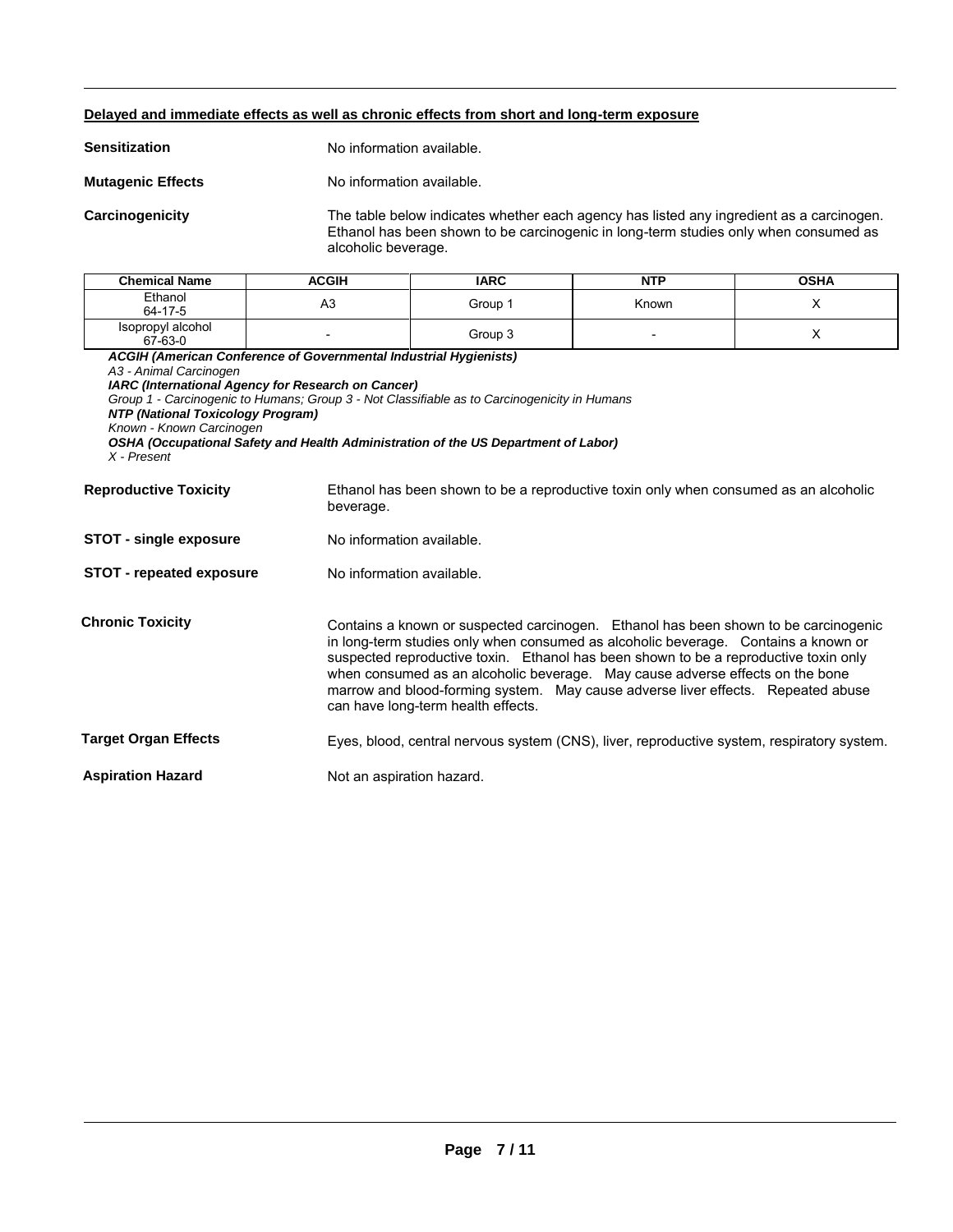# **12. ECOLOGICAL INFORMATION**

# **Ecotoxicity**

| <b>Chemical Name</b>         | <b>Toxicity to Algae</b>                                                                                 | <b>Toxicity to Fish</b>                                                                                                                                                                            | <b>Toxicity to</b><br><b>Microorganisms</b>           | Daphnia Magna (Water<br>Flea)                                                                                                                        |
|------------------------------|----------------------------------------------------------------------------------------------------------|----------------------------------------------------------------------------------------------------------------------------------------------------------------------------------------------------|-------------------------------------------------------|------------------------------------------------------------------------------------------------------------------------------------------------------|
| Ethanol<br>64-17-5           |                                                                                                          | LC50: 12.0 - 16.0 mL/L (96 h <br>static) Oncorhynchus mykiss<br>LC50: 13400 - 15100 mg/L<br>(96 h flow-through)<br>Pimephales promelas<br>$LC50:$ > 100 mg/L (96 h)<br>static) Pimephales promelas | EC50 = 34634 mg/L 30 min<br>$EC50 = 35470$ mg/L 5 min | LC50: 9268 - 14221 mg/L<br>(48 h) Daphnia magna<br>EC50: 10800 mg/L (24 h)<br>Daphnia magna<br>EC50: $2 \text{ mg/L}$ (48 h Static)<br>Daphnia magna |
| Isopropyl alcohol<br>67-63-0 | 96h EC50: > 1000 mg/L<br>(Desmodesmus subspicatus)<br>72h EC50: > 1000 mg/L<br>(Desmodesmus subspicatus) | 96h LC50: = $9640$ mg/L<br>(Pimephales promelas) 96h<br>$LC50: = 11130$ mg/L<br>(Pimephales promelas) 96h<br>$LC50:$ > 1400000 µg/L<br>(Lepomis macrochirus)                                       |                                                       | 48h EC50:<br>13299 mg/L                                                                                                                              |

#### **Persistence and Degradability**

No information available.

# **Bioaccumulation**

| <b>Chemical Name</b>         | Log Pow |
|------------------------------|---------|
| Ethanol<br>64-17-5           | $-0.32$ |
| Isopropyl alcohol<br>67-63-0 | 0.05    |

# **Other adverse effects**

No information available.

# **13. DISPOSAL CONSIDERATIONS**

# **Disposal methods**

Dispose of in accordance with all applicable federal, state, and local regulations.

# **Contaminated Packaging**

Do not reuse empty containers. Dispose of in accordance with all applicable federal, state, and local regulations.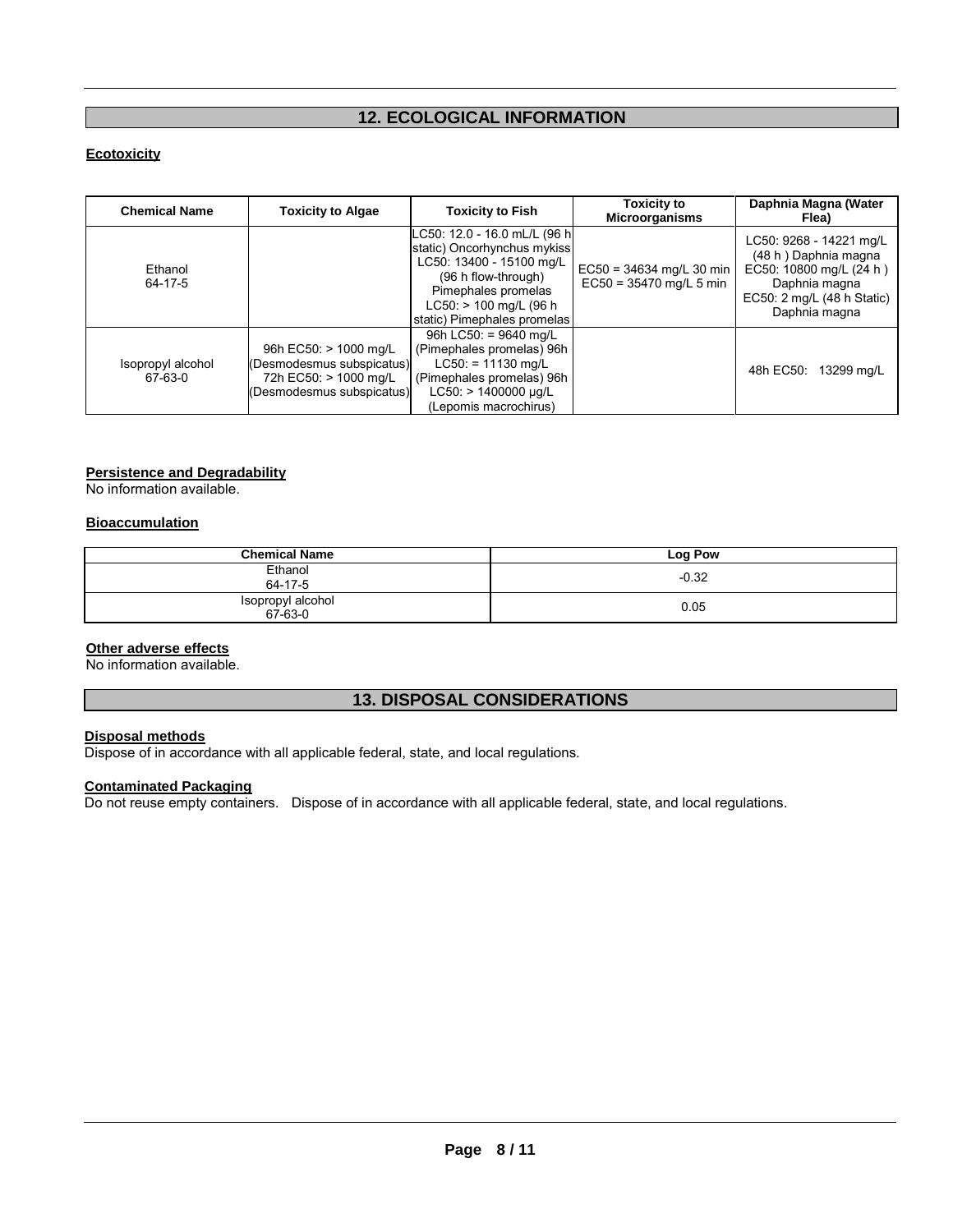# **14. TRANSPORT INFORMATION**

# **DOT**

UN/ID/NA number : UN 1987 Proper shipping name : ALCOHOLS, N.O.S.

Class : 3 Packing group : II Labels : FLAMMABLE LIQUID ERG Code : 127 Marine pollutant : no

Limited Quantities for packages not over 1 Liter

# **15. REGULATORY INFORMATION**

# **Chemical Inventories**

**TSCA** All components of this product are either on the TSCA 8(b) Inventory or otherwise exempt from listing. **DSL/NDSL All components are on the DSL or NDSL.** 

**TSCA** - United States Toxic Substances Control Act Section 8(b) Inventory **DSL/NDSL** - Canadian Domestic Substances List/Non-Domestic Substances List

| <b>U.S. EPA Label Information</b>        |         |
|------------------------------------------|---------|
| <b>EPA Pesticide Registration Number</b> | 73232-4 |

This chemical is a pesticide product registered by the United States Environmental Protection Agency and is subject to certain labeling requirements under federal pesticide law. These requirements differ from the classification criteria and hazard information required for safety data sheets (SDS), and for workplace labels of non-pesticide chemicals. The pesticide label includes other import information, including directions for use.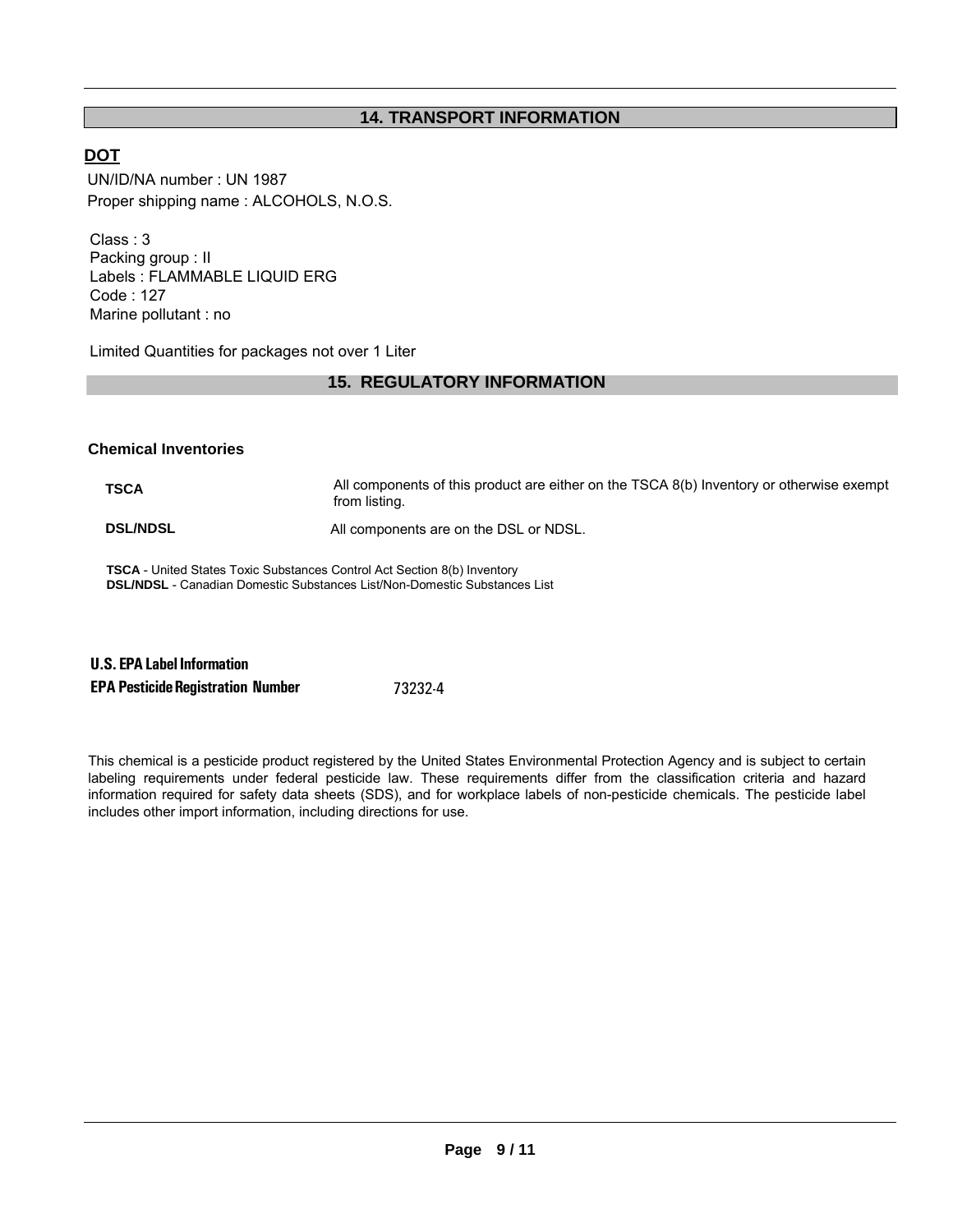# **U.S. Federal Regulations**

# **SARA 313**

Section 313 of Title III of the Superfund Amendments and Reauthorization Act of 1986 (SARA). This product does not contain any chemicals which are subject to the reporting requirements of the Act and Title 40 of the Code of Federal Regulations, Part 372.

| SARA 311/312 Hazard Categories           |     |
|------------------------------------------|-----|
| <b>Acute Health Hazard</b>               | N٥  |
| <b>Chronic Health Hazard</b>             | No  |
| <b>Fire Hazard</b>                       | Yes |
| <b>Sudden Release of Pressure Hazard</b> | No  |
| <b>Reactive Hazard</b>                   | N٥  |

### **CWA (Clean Water Act)**

This product does not contain any substances regulated as pollutants pursuant to the Clean Water Act (40 CFR 122.21 and 40 CFR 122.42).

### **CERCLA**

This material, as supplied, does not contain any substances regulated as hazardous substances under the Comprehensive Environmental Response Compensation and Liability Act (CERCLA) (40 CFR 302) or the Superfund Amendments and Reauthorization Act (SARA) (40 CFR 355). There may be specific reporting requirements at the local, regional, or state level pertaining to releases of this material.

### **US State Regulations**

#### **California Proposition 65**

This product contains the following Proposition 65 chemicals. Ethyl alcohol is only a considered a Proposition 65 developmental hazard when it is ingested as an alcoholic beverage.

| <b>Chemical Name</b>                   | California F<br>Proposition 65 |
|----------------------------------------|--------------------------------|
| Ethanol                                | Developmental                  |
| 64-17-5<br>$\sim$ $\sim$ $\sim$ $\sim$ |                                |

#### **U.S. State Right-to-Know Regulations**

| <b>Chemical Name</b>         | New Jersey | <b>Massachusetts</b> | Pennsvlvania | <b>Rhode Island</b> |
|------------------------------|------------|----------------------|--------------|---------------------|
| Ethanol<br>64-17-5           |            |                      |              |                     |
| Isopropyl alcohol<br>67-63-0 |            |                      |              | ↗                   |

# **International Regulations**

**Canada WHMIS Hazard Class** B2 - Flammable liquid